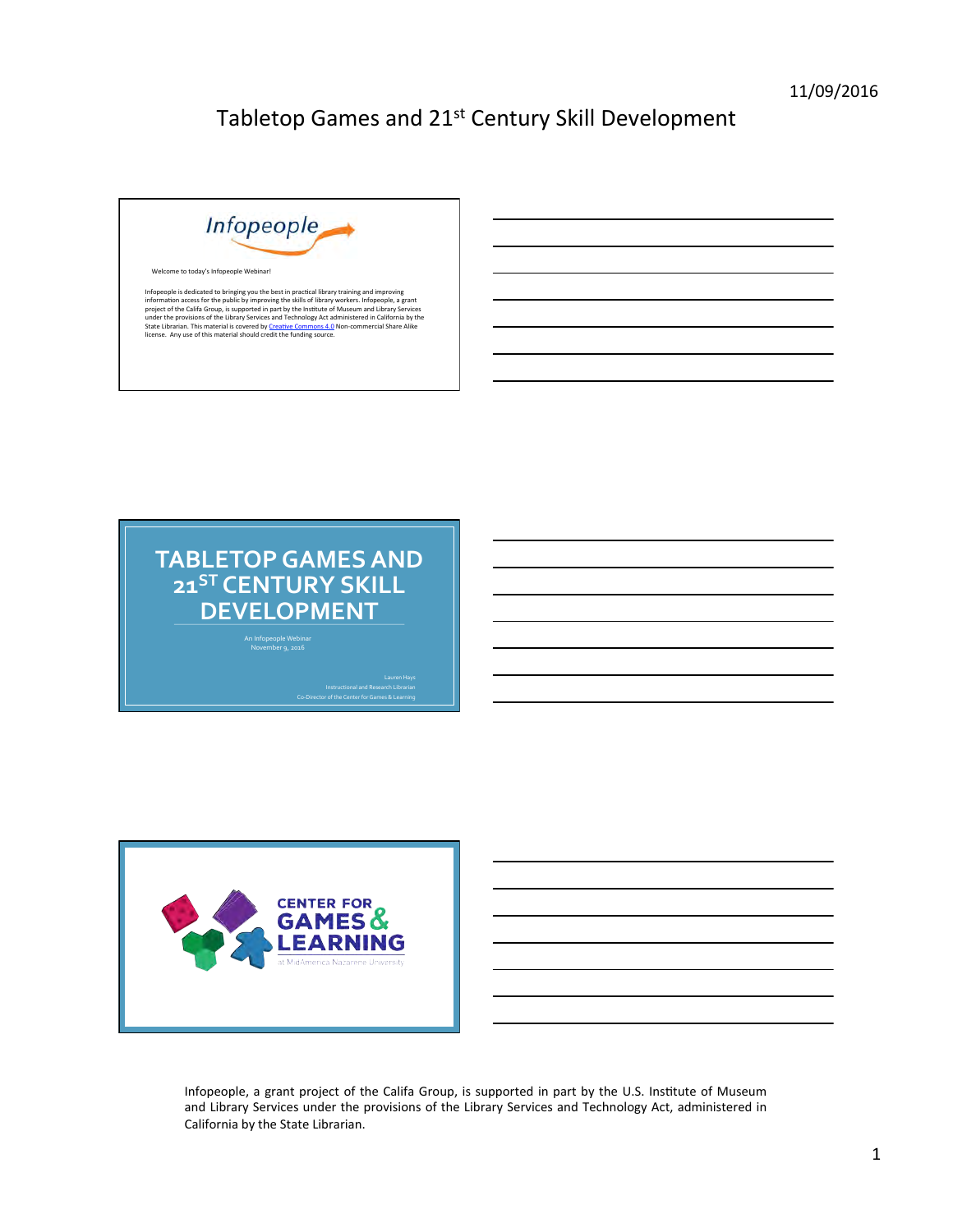## Do you have games in your collection?

A.Yes 

B.No 

Do you have tabletop games in your collection?

A.Yes B.No 

## If you have games in your collection, how do you use them?

- A. Specific game nights/days
- B. For children
- C. For teens
- D. Recreation for all ages
- E. Other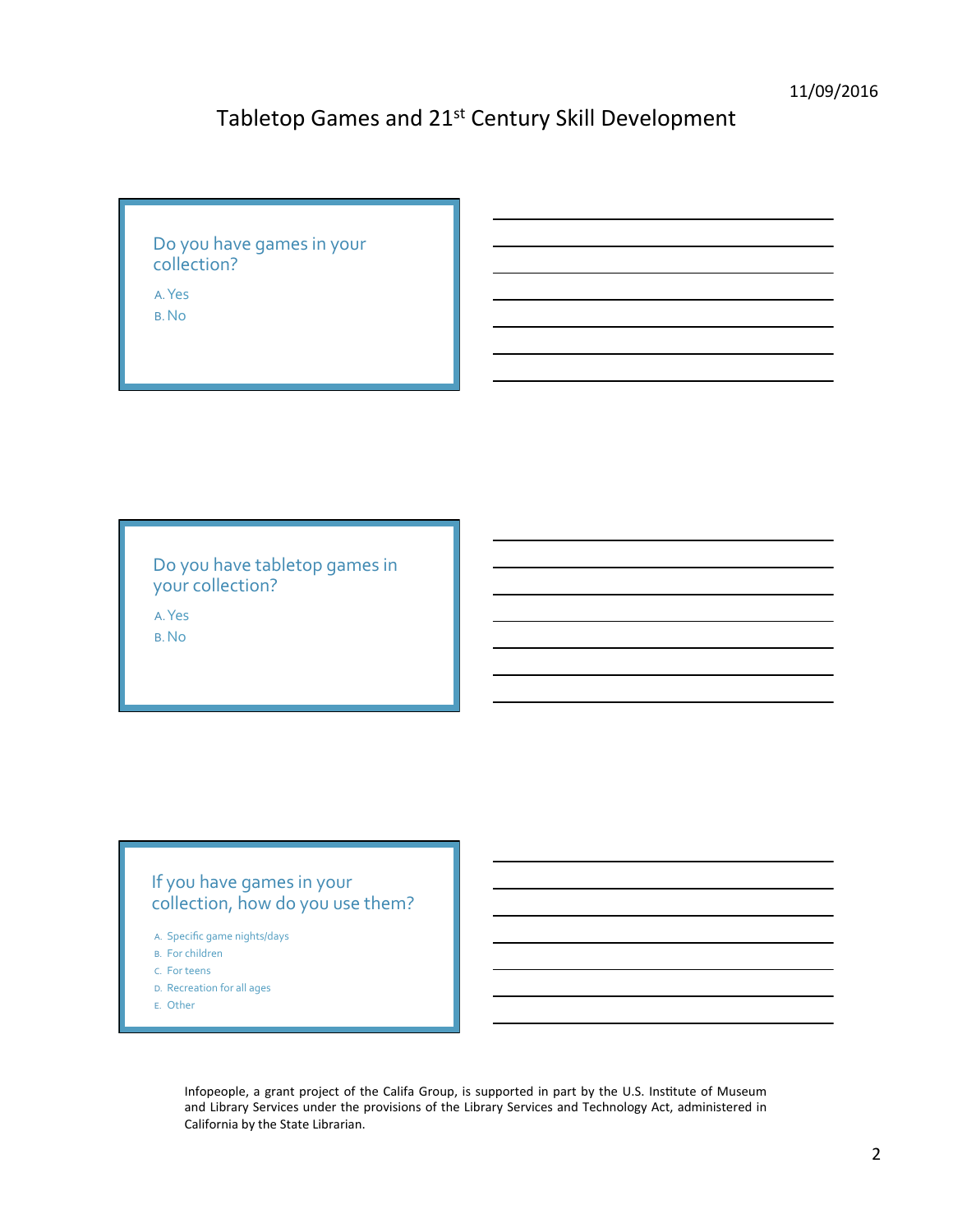### Types of Games: SNAKS

- Strategy games (such as *Monopoly* or *Risk*)
- Narrative games (such as *Dungeons and Dragons*) • Action games (such as *Jenga* or *Kickball*)
- Knowledge games (such as *Trivial Pursuit* or *Scrabble*)
- Social games (such as *Dictionary* or *Apples to Apples*)

n<sub>i</sub> S. (2010). *Everyone plays at the library.* Medford, NJ: Inform



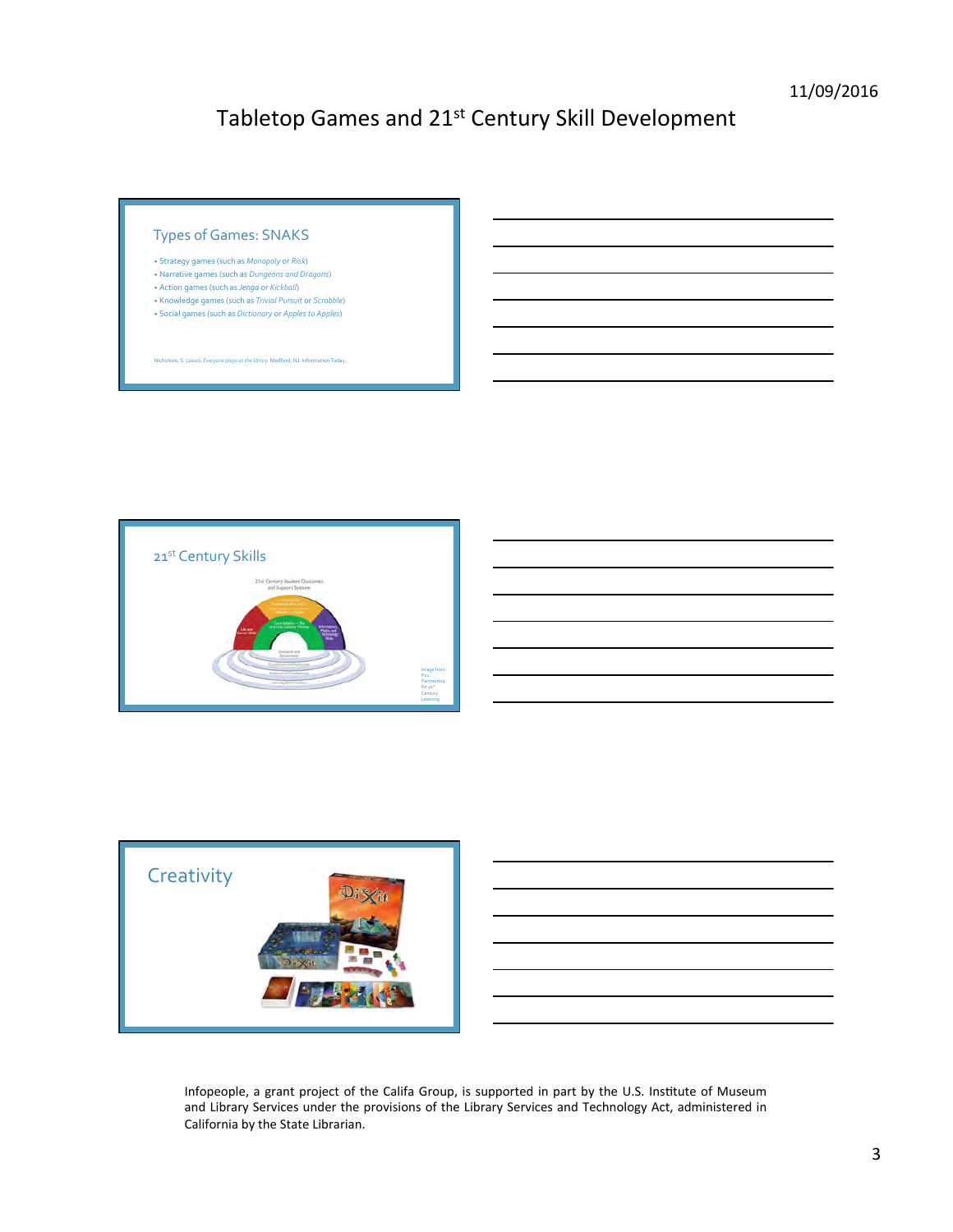







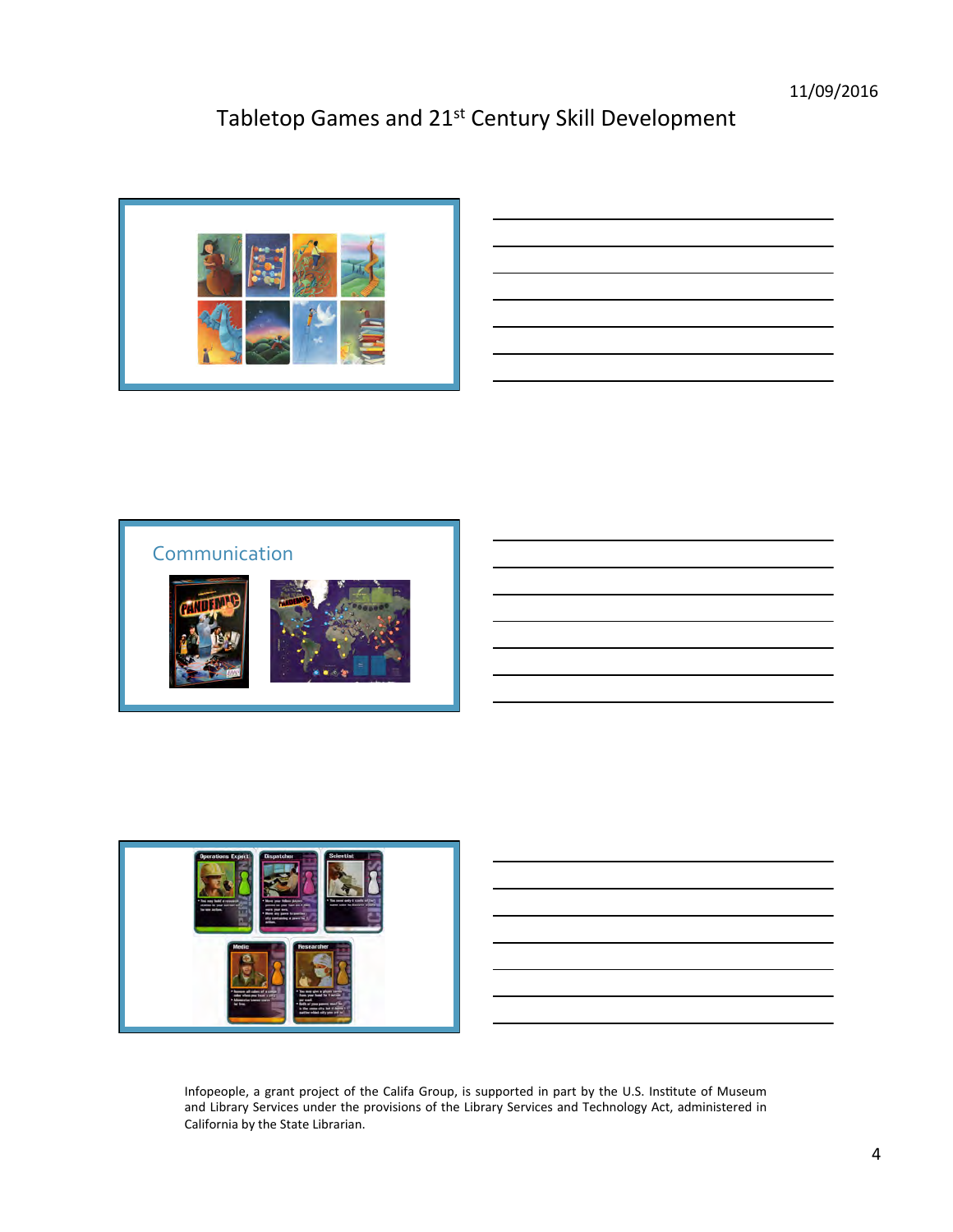

| and the contract of the contract of the contract of the contract of the contract of the contract of the contract of |        |
|---------------------------------------------------------------------------------------------------------------------|--------|
|                                                                                                                     |        |
|                                                                                                                     | __     |
|                                                                                                                     | _____  |
|                                                                                                                     | ______ |
|                                                                                                                     |        |



### **Game Facilitation**

- Multiple copies of a few games • Play a practice round
- Give directions as the game is played